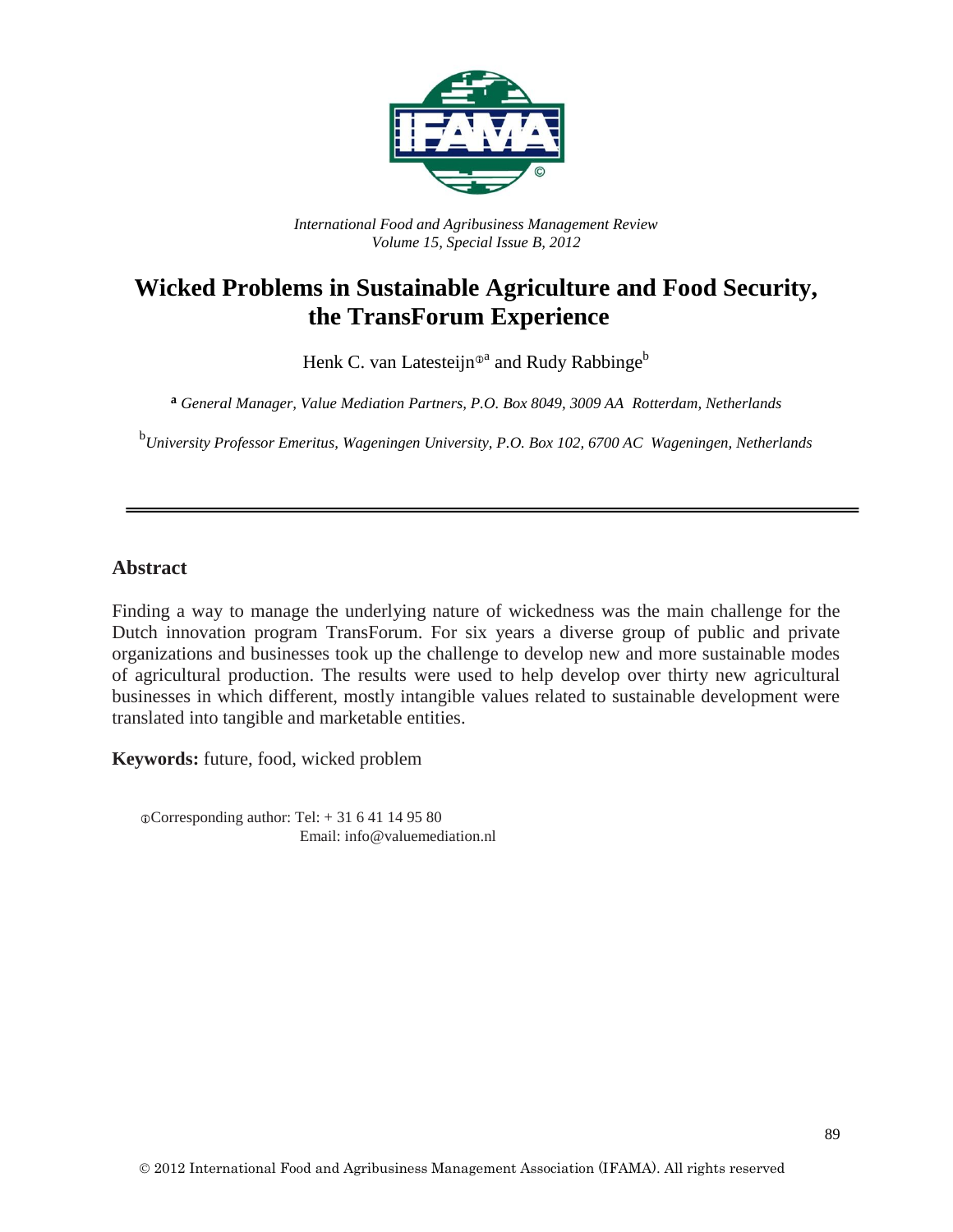### **Introduction**

Finding a way to manage the underlying nature of wickedness was the main challenge for the Dutch innovation program TransForum. For six years a diverse group of public and private organizations and businesses took up the challenge to develop new and more sustainable modes of agricultural production. The group initiated a platform under the heading "Knowledge Network Transition Sustainable Agriculture" and eventually funded a public-private partnership to execute a six-year innovation program to experiment with new business developments. While working on the dynamic change of agricultural chains and networks toward sustainable development, processes, procedures and methods to address wicked problems were identified. That was done along two lines, a deductive approach in which a method to address wicked problems was designed based on theoretical analysis, and an inductive approach in which general insights on how to address wicked problems were derived from many different case studies.

The results were used to help develop over thirty new agricultural businesses in which different, mostly intangible values related to sustainable development were translated into tangible and marketable entities.

## **Deduction: Innovation Theory Revisited**

The wicked nature of aiming for sustainable development was tackled in the scientific program of TransForum by addressing four themes that together constitute the basis for innovation: visions on sustainable development, inventions for sustainable development, organization of innovation and transitions, and market demands for sustainable products and services (Veldkamp et al. 2008).

The analysis of visions or concepts of sustainable development (theme 1) led to the insight that viewing the on-going debate on sustainable development as a discourse organized around images helps to understand the underlying values involved. Image management at different levels of scale can be applied to deal with different opinions and allows for more effective framing the challenges and thus monitoring progress. In many real life situations this element of values and framing is overlooked and leads to polarized debates on the 'right solution' that should be applied. Giving attention to underlying values and translate them into 'design criteria' that can be used to re-design business proved to be a critical element in developing action perspectives that inspired all stakeholders.

The analysis of inventions for sustainable development (theme 2) revealed that although inventions themselves are necessary, they are not sufficient for complex innovations where wickedness is involved. Since entrepreneurial drive, skills and knowhow, and institutional and societal context are equally relevant, inventions should be used to support innovation in this sphere, not to lead them. From this finding the practice was developed within TransForum to not only look at 'hardware' inventions (in terms of a new tool, product or process) but also at the new 'software' (the skills and competencies needed to apply and effectively use new hardware) and with new 'orgware' (the social relationships and formal rules and legislation that need to be amended for the innovation to occur).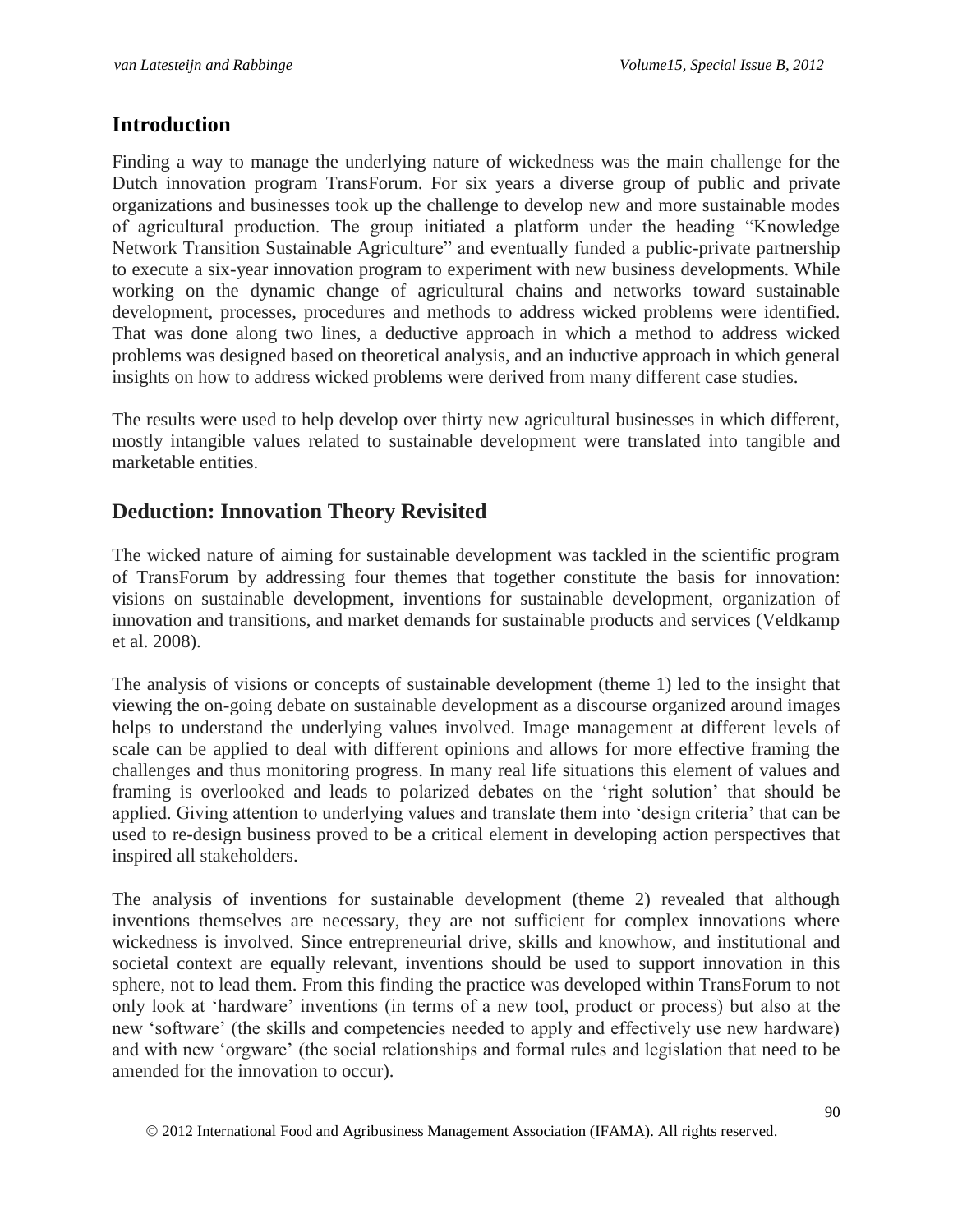Analyzing the organization of innovations and transitions (theme 3) led to the conclusion that large-scale, process-optimized innovation efforts aiming at revolutionary breakthroughs are less relevant in the agro domain. Instead, an approach where a large number of small-scale projects are supported will lead to a more evolutionary process of innovation that is much more suited in a situation where wicked problems lay at the heart of the need to innovate. This calls for a process oriented support of innovation efforts. As such, TransForum itself acted as a platform to exchange experiences and organize action learning.

Finally, the analysis of market demand for sustainable products and services (theme 4) revealed once more that attitudes and behavior are not always in correspondence. So, incentives toward sustainable products should be based either on increasing efficiency within the production chain, or on additional company benefits caused by increased consumer spending. The application of these insights led to the identification of three value adding strategies— or action perspectives in which sustainable development is translated into innovative market propositions. Sustainable intensification aims at establishing a base of public support for new intensive methods of production leading to higher efficiencies and more sustainable modes of production. Sustainable valorization aims at cooperation with new chain partners to open up existing markets by translating values related to sustainable development into visible product characteristics. Sustainable diversification aims at cooperation with 'unlikely allies' to develop new products and markets related to agriculture, such as energy production, day-care and recreation.

The overall conclusion is that innovation aimed at sustainable development can deal with the wicked nature of the underlying problems by regarding it as an iterative process that requires a developing shared vision and a clear monitoring process as guidance. To that end, dynamic and temporary goals can be used to spur developments. This calls for intermediary solutions with acceptable levels of investment to avoid lock-in effects (Fisher et al. 2012). The notion of action perspectives as it was developed and operationalized by the Netherlands Scientific Council for Government Policy (1995) is very useful in this context. The way risks are treated and uncertainties are considered in a dynamic environment are typical for wicked problems. Setting up different action perspectives based on different priorities in values and risks combines the best available knowledge about consequences of actions with the possibility to compare different perspectives and incentivize a continuous debate on the next step forward. It also illustrates that there is ample opportunity to address wicked problems but a continuous process of making value driven choices is needed.

## **Induction: From Practice to Theory**

The promotion and stimulation of knowledge creation and innovation by public private partnerships is an often used approach in Dutch policies. Also in the case of TransForum this was seen as a good instrument to make use of use existing dynamics, to renew societal contracts and to strengthen competitive ability. For that reason TransForum was set up as a combination of public and private investments. Many projects were supported; some with a strong initiative in the knowledge institutes, others governed and guided by private corporations.

Based on the experiences in the first year, a set of five assumptions was derived from practice. Three of them reflect the wicked nature of sustainable development: (a) sustainable development

2012 International Food and Agribusiness Management Association (IFAMA). All rights reserved.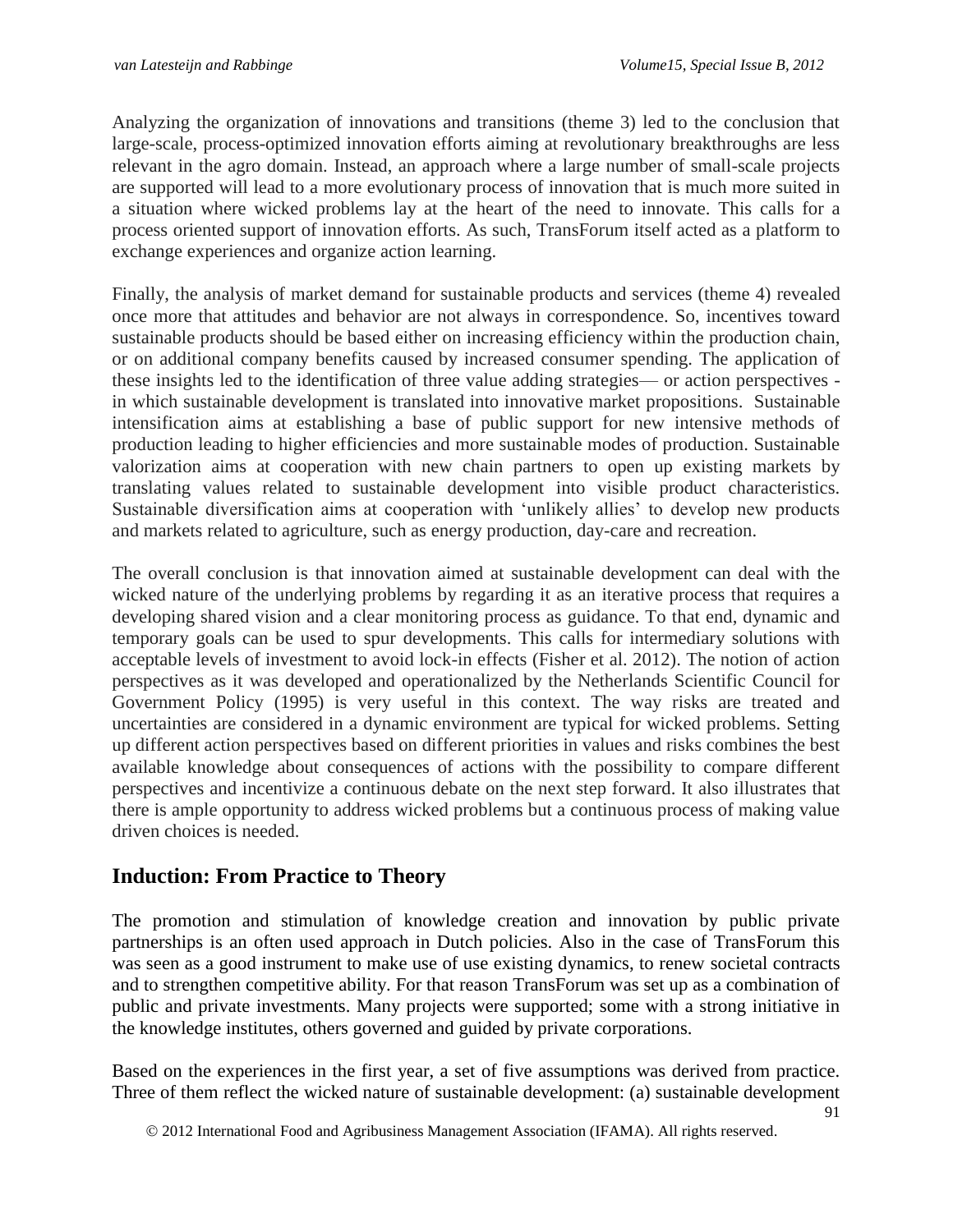is a dynamic system property, (b) sustainable development needs system innovation, and (c) system innovation is a non-linear learning process. And two more indicate into the direction of a transformational governance structure that is needed to manage these wicked problems: (d) system innovation needs active participation of knowledge institutes, governments, civil society organizations and businesses, and (e) transdisciplinary collaboration of all relevant players is necessary (Peterson 2009).

Eventually, the assumptions were developed into principles and used to shape all following projects. With this approach the methodology of grounded theory is applied that describes the way in which a large number of findings can be used as a database on which inductive theories are built. Using a set of performance criteria it was demonstrated that the application of the principles led to a higher success rate for realizing sustainable development when a certain level of 'wickedness' was present (Peterson and Mager 2010).

The case-based experiences we have gathered in the TransForum program in dealing with wicked problems have been translated into a more universal applicable method: the Value Mediation Method®. The method guides the process of developing new businesses in five steps. It combines the experiences of the TransForum program into a hands-on approach toward creating shared values in business as described by Porter & Kramer (2011). Essential in the approach is to postpone the urge to come up with a 'solution'. Instead, focus on what constitutes the common challenge and how this challenge is related to the different underlying values of the relevant stakeholders. Then actively build a coalition to co-create new business models. In many cases this coalition will encompass some 'unlikely allies'—for example former adversaries that have proven to be critical in coming up with new design criteria leading to innovative business ideas.

#### **Towards a Set of Recommendations on the Basis of Lessons Learned**

The combination of deduction and induction in the TransForum program made it clear that there is no blueprint for a single method to deal with wicked problems. This is in line with notion that wicked problems have no single solution and therefore cannot be solved, but must be managed.

The deductive analysis of the elements of the innovation process revealed that setting up different action perspectives based on the different underlying values can help to kick-off managing the wickedness of the underlying conflicts. Combined with the recognition that innovation calls for hard- soft- and 'orgware' renewal and that different strategies can be used to translate sustainable development into business characteristics, the challenge for setting up an effective innovation process becomes clear.

The inductive development of a set of principles and a more general applicable Value Mediation Method underlines the need for structured process architecture. The application in some thirty projects has shown that a significant higher success rate emerges if the principles are applied systematically. It is also became clear that this mode of operation is overkill in situations where the underlying conflicts are solvable, or in other words, when it becomes clear that no wicked problem is hiding under the surface. Six years of experience in the TransForum program shows